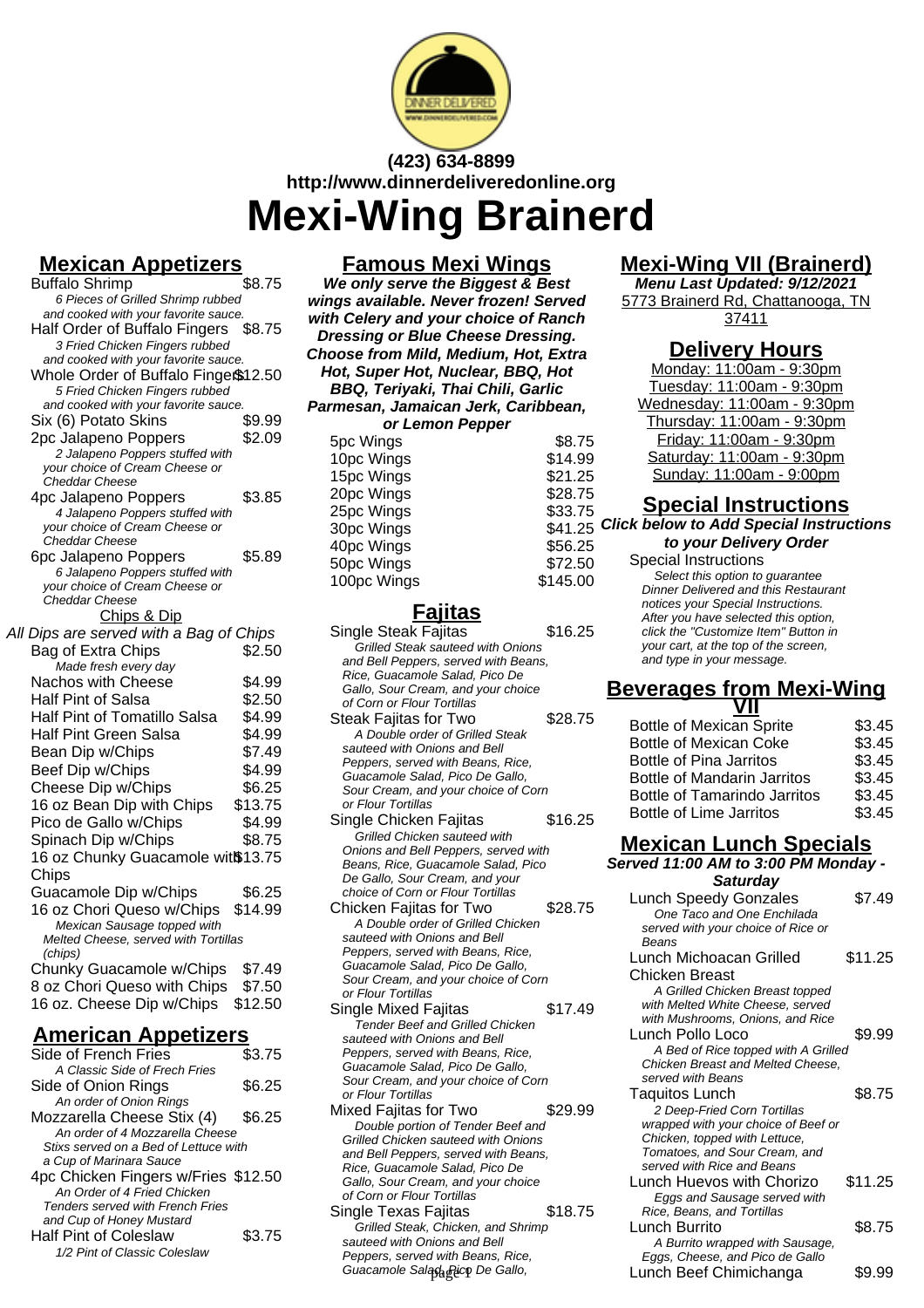## **Salads**

Guacamole Salad \$7.49 A Bed of Lettuce topped with Guacamole, Tomatoes, Onions, Cucumbers, and Cheese, served with your choice of Side Cup Salad **Dressing** Two-Piece Chicken Finger Salad \$9.99 Diced chicken with lettuce, tomato & cheese, served with Ranch or Bleu Cheese Grilled Chicken Salad \$11.25 A Bed of Lettuce topped with Grilled Chicken, Tomatoes, Onions, Cucumbers, and Cheese, served with your choice of Side Cup Salad Dressing Taco Salad Marinated Chicken\$9.99 A Bed of Lettuce topped with Marinated Chicken, Tomatoes, Onions, Cucumbers, and Cheese, served with your choice of Side Cup Salad Dressing Taco Salad Ground Beef \$9.99 A Bed of Lettuce topped with Ground Beef, Tomatoes, Onions, Cucumbers, and Cheese, served with your choice of Side Cup Salad **Dressing** Tossed Salad \$7.49 A Bed of Lettuce topped with Tomatoes, Onions, Cucumbers, and Cheese, served with your choice of Side Cup Salad Dressing Morelia Salad \$16.25 A flour tortilla shell filled with layers of rice, lettuce, strips of grilled chicken, beef & shrimp, covered with grilled onions & mushrooms. Topped with melted white cheese Taco Salad Fajitas A crispy flour tortilla, your choice of meat, sauteed with onions & bell peppers, covered with lettuce, sour cream & tomatoes. Taco Salad Fajita Grilled Chicken \$11.25 Taco Salad Fajita Grilled Steak11.25 Taco Salad Fajita Grilled Shrimp \$13.75

#### **Extra Salad Dressing**

Side Cup of Ranch Dressing \$0.95 Side Cup of Blue Cheese Dressing \$0.95

### **Vegetarian Combinations**

| Vegetarian Combination #1         | \$9.99 |
|-----------------------------------|--------|
| One Bean Burrito and one Cheese   |        |
| Enchilada served with Rice and    |        |
| Beans                             |        |
| Vegetarian Combination #2         | \$9.99 |
| One Chalupa, one Bean Burrito,    |        |
| and one Cheese Quesadilla         |        |
| Vegetarian Combination #3         | \$9.39 |
| One Bean Burrito, one serving of  |        |
| Nacho Cheese, and one Chalupa     |        |
| Vegetarian Combination #4         | \$9.39 |
| One Bean Tostaguac and one        |        |
| Cheese Enchilada served with an   |        |
| order of Beans                    |        |
| Vegetarian Combination #5         | \$8.75 |
| One Chalupa and one Cheese        |        |
| Enchilada served with an order of |        |
| <b>Rice and Beans</b>             |        |
| <b>Acapulco Entree</b>            | \$9.39 |
| <b>Two Bean Burritos</b>          |        |
| Vallarta Entree                   | \$9.39 |
| One Bean Burrito, one Cheese      |        |

Sour Cream, and your choice of Corn or Flour Tortillas

Texas Fajitas for Two \$34.99 A Double order of Grilled Steak, Chicken, and Shrimp sauteed with Onions and Bell Peppers, served with Beans, Rice, Guacamole Salad, Pico De Gallo, Sour Cream, and your choice of Corn or Flour Tortillas Fajita de Pina  $$19.99$ Chicken, steak, shrimp, bell peppers, onions, and pineapple Served with beans, rice, guacamole salad, pico de gallo & sour cream. Choice of corn or flour tortillas Shrimp Fajitas \$19.99 Grilled Shrimp sauteed with Onions and Bell Peppers, served with Beans, Rice, Guacamole Salad, Pico De Gallo, Sour Cream, and your choice of Corn or Flour Tortillas

#### **Mexican Combination Platters**

| Combination #1                                                    | \$11.25 |  |
|-------------------------------------------------------------------|---------|--|
| One Taco and two Enchiladas                                       |         |  |
| served with Rice or Beans                                         |         |  |
| Combination #2                                                    | \$11.25 |  |
| One Taco, one Enchilada, and one                                  |         |  |
| Chalupa                                                           |         |  |
| Combination #3                                                    | \$11.25 |  |
| One Taco, one Enchilada, and one                                  |         |  |
| Chile Relleno                                                     |         |  |
| Combination #4                                                    | \$11.25 |  |
| One Taco, One Enchilada, and one                                  |         |  |
| Tostada with Cheese and Beef                                      |         |  |
| Combination #5                                                    | \$11.25 |  |
| One Beef and one Cheese                                           |         |  |
| Enchilada served with Rice and                                    |         |  |
| Beans                                                             |         |  |
| Combination #6                                                    | \$11.25 |  |
| One Beef Enchilada and one Taco                                   |         |  |
| served with Rice and Beans                                        |         |  |
| Combination #7                                                    | \$11.25 |  |
|                                                                   |         |  |
| One Enchilada and one Chile<br>Relleno served with Rice and Beans |         |  |
| Combination #8                                                    |         |  |
|                                                                   | \$11.25 |  |
| One Enchilada and one Pork and                                    |         |  |
| Beef Tamale served with Rice and<br>Beans                         |         |  |
|                                                                   | \$11.25 |  |
| Combination #9                                                    |         |  |
| Two Chalupas served with Rice                                     |         |  |
| Combination #10                                                   | \$11.25 |  |
| Two Beef Tacos served with Rice                                   |         |  |
| and Beans                                                         |         |  |
| Combination #11                                                   | \$12.50 |  |
| One Beef Burrito, one Taco, and                                   |         |  |
| one Enchilada                                                     |         |  |
| Combination #12                                                   | \$12.50 |  |
| One Chalupa and one Chile                                         |         |  |
| Relleno served with Beans                                         |         |  |
| Combination #13                                                   | \$12.50 |  |
| One Beef Burrito and one Chile                                    |         |  |
| Relleno served with Rice and Beans                                |         |  |
| Combination #14                                                   | \$12.50 |  |
| One Burrito, one Enchilada, and                                   |         |  |
| one Tamale                                                        |         |  |
| Combination #15                                                   | \$12.50 |  |
| One Chalupa, one Tostada with                                     |         |  |
| Nacho Cheese, and one Beef Taco                                   |         |  |
| Combination #16                                                   | \$12.50 |  |
| One Chalupa, one Chile Relleno,                                   |         |  |
| and one Enchilada                                                 |         |  |
| Combination #17                                                   | \$12.50 |  |
| One Chile Relleno, one Taco, and                                  |         |  |
| one Enchilada                                                     |         |  |
| Combination #18                                                   | \$12.50 |  |
| One Burrito and One Taco served                                   |         |  |
| with Rice and Beans.                                              |         |  |
| Combination #19                                                   | \$12.50 |  |
| One Tostaquac and one Enchilada                                   |         |  |

served with Beans

Combination  $#20<sub>2</sub>e<sub>2</sub>$  \$12.50

A Deep-Fried Flour Tortilla stuffed with Ground Beef, topped with Cheese Sauce, Lettuce, Sour Cream, Guacamole, and Pico de Gallo, served with Rice and Beans

Lunch Chicken Chimichanga \$9.99 A Deep-Fried Flour Tortilla stuffed with Marinated Chicken, topped with Cheese Sauce, Lettuce, Sour Cream, Guacamole, and Pico de Gallo, served with Rice and Beans

Lunch Steak Fajitas \$12.49 Grilled Steak sauteed with Onions and Bell Peppers, garnished with Lettuce, Guacamole, Sour Cream, and Pico de Gallo, served with Rice, Beans, and Flour Tortillas

- Lunch Chicken Fajitas \$12.49 Grilled Chicken sauteed with Onions and Bell Peppers, garnished with Lettuce, Guacamole, Sour Cream, and Pico de Gallo, served with Rice, Beans, and Flour Tortillas
- Lunch Huevos Rancheros \$9.99 2 Ranch Style Eggs topped with Mexican Sauce, served with Rice, Beans, and Corn Tortillas Lunch Huevos Rancheros \$14.99

#### w/Steak 2 ranch style eggs served with rice, beans, and tortillas Lunch Special #1 \$8.75 One Chile Relleno and one Taco served with Beans and a Guacamole Salad Lunch Special  $# 2$  \$8.75 One Beef Burrito served with Rice and Beans Lunch Special  $#3$  \$8.75 One Enchilada and one Taco served with Rice and Beans Lunch Special  $#4$   $$8.75$ One Chile Relleno and one Taco served with Rice and Beans

Lunch Special  $# 5$  \$8.75 One Beef Burrito and one Taco served with Rice Lunch Special  $# 6$  \$8.75 One Chalupa and one Enchilada served with Rice and Beans

### **House Special Burritos**

| Mexi Chicken Burrito                | \$12.50 |
|-------------------------------------|---------|
| A Soft Shell Flour Tortilla rolled  |         |
| and stuffed with Chicken. Rice, and |         |
| Beans                               |         |
| Mexi Steak Burrito                  | \$12.50 |
| A Soft Shell Flour Tortilla rolled  |         |
| and stuffed with Steak. Rice, and   |         |
| <b>Beans</b>                        |         |
| Potatoes Chorizo                    | \$9.59  |
| A Soft Shell Flour Tortilla rolled  |         |
| and stuffed with Potatoes, Sausage, |         |
| Onions, Mushrooms, Beans, and       |         |
| Cheese                              |         |
|                                     |         |

#### **House Special Chicken Entrees**

Pollo Loco \$13.75 A Bed of Rice topped with a Grilled Chicken Breast and Cheese, served with **Beans** Michoacan Grilled Chicken Breast \$16.25 A Grilled Chicken Breast topped with Melted White Cheese, and served with Mushrooms, Onions, and

#### **House Special Steak Entrees**

Rice

Sirloin Steak Entree \$19.99 A Classic Sirloin Steak served with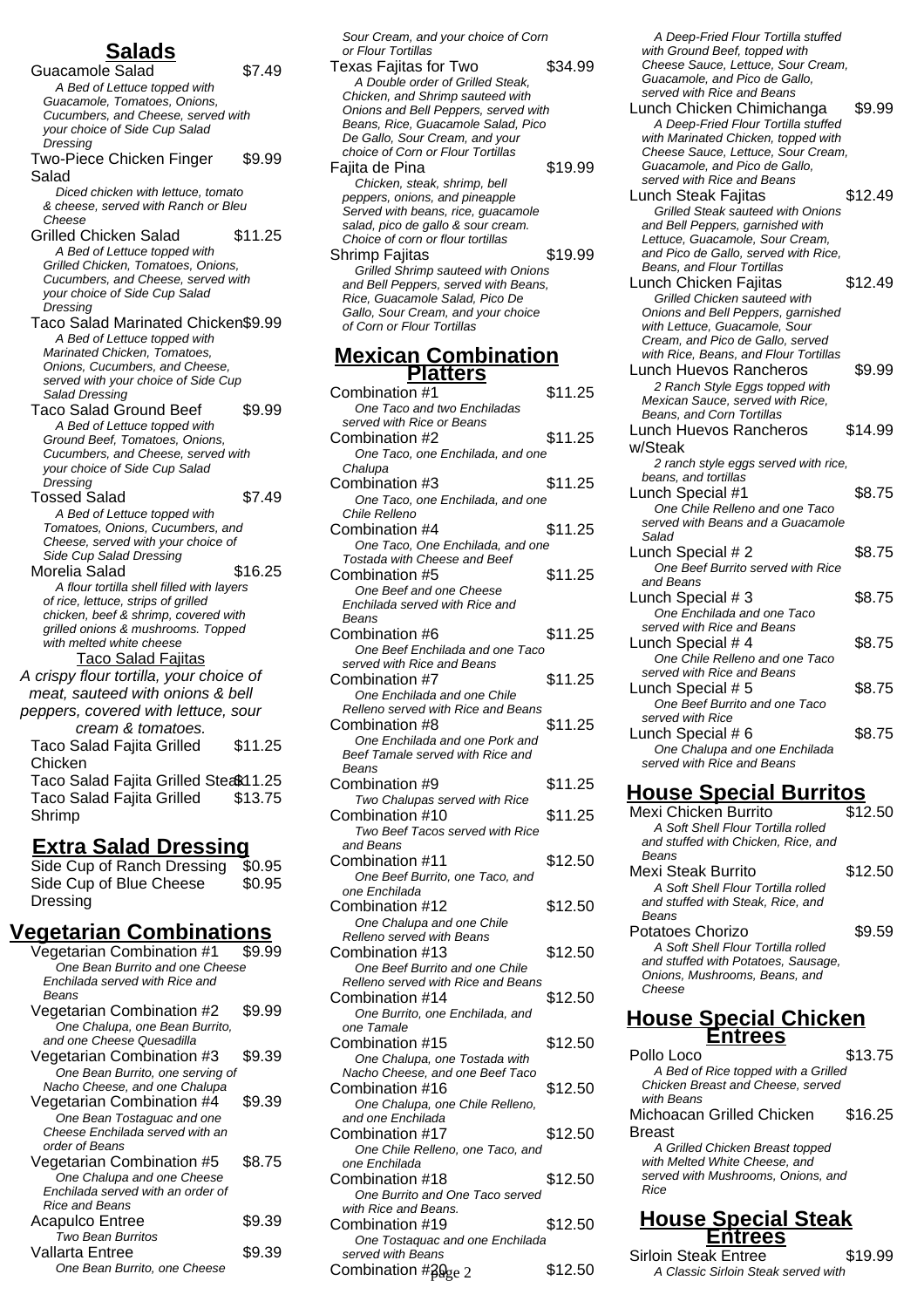| Quesadilla, and one Chalupa         |         |
|-------------------------------------|---------|
| Vegetable Fajita Quesadilla \$11.25 |         |
| A Tortilla wrapped and sealed with  |         |
| Melted Cheese and Sauteed           |         |
| Vegetables                          |         |
| Vegetarian Fajitas                  | \$13.75 |
| Bell Peppers, Onions, Broccoli,     |         |
| Mushrooms, Cauliflower, and         |         |
| Tomatoes served with Tortillas      |         |
| Vegetarian Nachos Supreme           | \$9.99  |
| A Bed of Tortillas topped with      |         |
| Beans, Lettuce, Tomatoes, Sour      |         |
| Cream, Guacamole, and Cheese        |         |
| Spinach Quesadilla                  | \$9.99  |
| A Tortilla wrapped and sealed with  |         |
| Melted Cheese and Spinach           |         |
| Vegetarian Fajitas Nachos           | \$11.25 |
|                                     |         |

### **Nachos**

| Cheese Nachos                                              | \$6.25  |
|------------------------------------------------------------|---------|
| Nachos Beans                                               | \$8.75  |
| A Bed of Tortilla Chips topped with                        |         |
| <b>Beans and Melted Cheese</b>                             |         |
| Nachos Beef                                                | \$11.25 |
| A Bed of Tortilla Chips topped with                        |         |
| <b>Beef and Melted Cheese</b>                              |         |
| Nachos Beef & Beans                                        | \$9.99  |
| A Bed of Tortilla Chips topped                             |         |
| Beef, Beans, and Melted Cheese                             |         |
| Nachos Supreme                                             | \$13.75 |
| Cheese nachos, topped with                                 |         |
| marinated chicken, ground beef &                           |         |
| beans, then covered with lettuce,                          |         |
| tomatoes, guacamole & sour cream.                          |         |
| Chicken Fajita Nachos                                      | \$12.49 |
| A Bed of Tortilla Chips topped with                        |         |
| Grilled Chicken, Onions, Bell                              |         |
| Peppers, and Melted Cheese                                 |         |
| Steak Fajita Nachos                                        | \$13.75 |
| A Bed of Tortilla Chips topped with                        |         |
| Grilled Steak, Onions, Bell Peppers,                       |         |
| and Melted Cheese                                          |         |
| Shrimp Fajita Nachos                                       | \$17.49 |
| A Bed of Tortilla Chips topped with                        |         |
| Grilled Shrimp, Onions, Bell Peppers,<br>and Melted Cheese |         |
|                                                            | \$16.25 |
| Texas Fajita Nachos                                        |         |
| Chicken, Steak & Shrimp                                    |         |
| Chicken & Steak Mix Fajita                                 | \$13.19 |
| Nachos                                                     |         |
| Chicken, Steak & Chorizo Mix\$15.65                        |         |
| Fajita Nachos                                              |         |
| Texas Fajita Nachos w/Choriz\$17.49                        |         |
| Chicken, Steak, Shrimp & Chorizo                           |         |
|                                                            |         |

### **Quesdillas**

| Cheese Quesadilla                                                                                                       | \$7.49  |
|-------------------------------------------------------------------------------------------------------------------------|---------|
| Shredded Chicken Quesadilla \$9.99<br>Served with lettuce, tomato & sour                                                |         |
| cream                                                                                                                   |         |
| Ground Beef Quesadilla                                                                                                  | \$9.99  |
| Served with lettuce, tomato & sour<br>cream                                                                             |         |
| Fajita Chicken Quesadilla<br>Stuffed with cheese and grilled<br>chicken. Served with lettuce,<br>guacamole & sour cream | \$12.50 |
| Fajita Steak Quesadilla<br>Stuffed with cheese and grilled<br>steak. Served with lettuce.<br>guacamole & sour cream     | \$12.50 |
| Fajita Shrimp Quesadilla<br>Stuffed with cheese and grilled<br>shrimp. Served with lettuce,<br>quacamole & sour cream   | \$14.99 |

### **Mexican Side Orders**

| <b>Half Pint of Salsa</b>    | \$2.50 |
|------------------------------|--------|
| Pack of Flour Tortillas (3)  | \$1.20 |
| Pack of Corn Tortillas (3)   | \$1.20 |
| Half Pint of Tomatillo Salsa | \$4.99 |
|                              |        |

| One Taco, one Chile Relleno, and<br>one Burrito             |         |
|-------------------------------------------------------------|---------|
| Combination #21                                             | \$12.50 |
| One Chalupa, one Burrito, and one<br>Taco                   |         |
| Combination #22                                             | \$12.50 |
| One Tostaguac, one Chile Relleno,                           |         |
| and one Taco<br>Combination #23                             | \$12.50 |
| One Burrito and one Chile Relleno                           |         |
| served with Rice<br>Combination #24                         | \$12.50 |
| One Chalupa and one Burrito                                 |         |
| served with Beans                                           |         |
| Combination #25<br>One Burrito, one Enchilada, and          | \$12.50 |
| one Chalupa                                                 |         |
| Combination #26                                             | \$12.50 |
| One Burrito and one Enchilada<br>served with Rice and Beans |         |
|                                                             |         |

### **California Burritos**

- #1 California Burrito \$13.75 Grilled steak or chicken w/rice, lettuce, refried beans & sour cream in a soft shell flour tortilla #2 California Burrito **\$11.25** Shredded chicken or ground beef w/rice, lettuce, refried beans & sour cream in a soft shell flour tortilla #3 California Vegetarian Burrito \$9.99 Beans, rice, lettuce, shredded
- cheese, grilled onions & peppers with sour cream in a soft shell flour tortilla #4 Marinara Burrito \$16.25 Grilled shrimp, mushrooms, onions, shredded cheese & marinara
- sauce in a soft shell flour tortilla with rice & beans on the side.

### **Enchiladas**

- Enchiladas Supremas \$12.50 One Chicken Enchilada, one Beef Enchilada, one Cheese Enchilada, and one Bean Enchilada on Corn Tortillas topped with Enchilada Sauce, Cheese, Lettuce, and Sour Cream
- Green Enchiladas **\$12.50** One Chicken Enchilada, one Beef Enchilada, one Cheese Enchilada, and one Bean Enchilada on Flour Tortillas topped with Green Salsa, Lettuce, Tomatoes, and Sour Cream Enchiladas Suizas \$14.99 Four (4) rolled corn tortillas (Grilled Chicken) topped off with green salsa, lettuce, tomato, and sour cream

### **Chimichangas**

- Marinated Chicken Chimichanga \$12.50 A Deep-Fried Flour Tortilla stuffed with Marinated Chicken, topped with Cheese Sauce, Lettuce, Sour Cream, Guacamole, and Pico de Gallo, served with Rice and Beans Ground Beef Chimichanga \$12.50 A Deep-Fried Flour Tortilla stuffed with Ground Beef, topped with Cheese Sauce, Lettuce, Sour Cream, Guacamole, and Pico de Gallo, served with Rice and Beans Grilled Steak Chimichanga \$13.75 A Deep-Fried Flour Tortilla stuffed
- with Grilled Steak, topped with Cheese Sauce, Lettuce, Sour Cream, Guacamole, and Pico de Gallo, served with Rice and Beans
- Grilled Chicken Chimichanga \$13.75 A Deep-Fried Flour Tortilla stuffed with Grilled Chicken, topped with Cheese Sauce, Lettuce, Sour Cream, Guacamole, and PR& de Gallo,

a Baked Potato, Rice, and a Tossed Salad

Steak Ranchero Entree \$22.49 A T-Bone Steak served with Flour Tortillas, Grilled Onions, Bell Peppers, Lettuce, Tomatoes, Guacamole, Rice, and Beans Carne Asada  $$16.25$ Two slices of steak served with Rice and Beans. Served with salad. Tacos de Carne Asada  $$14.99$ Three Flour Tortillas rolled and stuffed with Sliced Steak, served with Pico de Gallo, Rice, and Beans Carne a la Tampiquena \$16.25 Strips of Steak served with 2 Enchiladas, Rice, and Bell Peppers

### **Mexi-Wing House Specials**

Carnitas \$14.99 Marinated Pork served with Lettuce, Tomatoes, Guacamole, Rice, Beans, and Tortillas Pechuga de Angel \$14.99 A Chicken Breast stuffed with Ham and Cheese, served with Lettuce, Tomatoes, Sour Cream, and Rice Mexi Loco \$18.75 Steak, chicken & chorizo (Mexican sausage) with rice, cheese & tortillas Mexi-Wing Special \$18.75 Sliced Chicken, Steak, and Chorizo served with Pico de Gallo, Rice, Beans, and your choice of Corn or Flour Tortillas

#### **House Special Seafood Entrees**

"Double Catch" Fish Plate \$18.75 A Grilled Tilapia Filet and four Grilled Shrimp served with Lettuce and Sour Cream

#### **Desserts**

| \$7.49 |
|--------|
|        |
|        |
| \$7.49 |
| \$8.75 |
| \$6.25 |
|        |
|        |
|        |
|        |
| \$4.99 |
|        |
|        |
| \$7.49 |
|        |
|        |
|        |
|        |
| \$3.75 |
| \$8.75 |
| \$8.75 |
|        |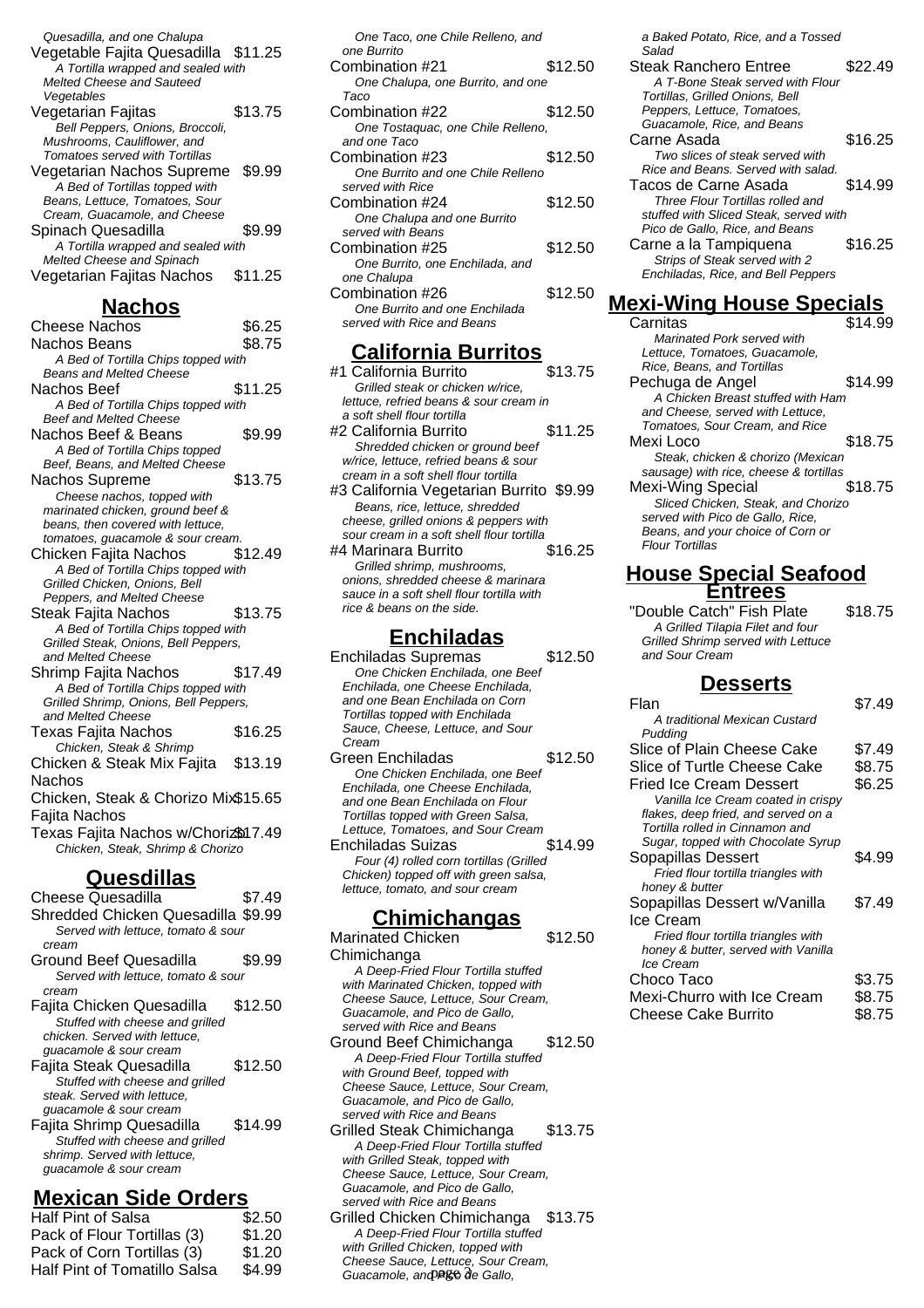Half Pint of Green Salsa \$4.99 Side Cup of Sour Cream \$0.50 Side Cup of Shredded Cheese\$0.50 Side of Mexican Rice \$2.50 Side of Rice topped w/Cheese \$6.25 Side of Refried Beans \$2.50 Side Order Chicken Burrito \$7.49 Side Order Shrimp Burrito \$8.75 Side Order Beef Burrito \$6.25 Side Order Bean Burrito \$6.25 Side Order Hard Shell Chicken \$2.85 Taco Side Order Soft Shell Chicken \$2.85 Taco Side Order Hard Shell Beef Taco \$2.50 Side Order Soft Shell Beef **Taco** \$2.50 Side Order Cheese Enchilada \$3.15 Side Order Chicken Enchilada \$3.75 Side Order Beef Enchilada \$3.75 Side Order Shredded Chicken \$8.75 **Chimichanga** Side Order Ground Beef **Chimichanga** \$8.75 Side Order Grilled Chicken **Chimichanga** \$9.99 Side Order Grilled Steak Chimichanga \$9.99 Side Order Chicken Chalupa \$4.99 Side Order Beef Chalupa \$4.99 Side Order Chicken Tostada \$6.25 Side Order Beef Tostada \$6.25 Side Order Chicken Tostaguac\$6.25 Side Order Beef Tostaguac \$6.25 Side Order Chile Relleno \$6.25 Side Order Pork & Beef Tamal \$3.75 **Kids Menu** #1 Kid's Burrito w/Rice & Bean\$6.25 #2 Kid's Enchilada w/Rice & Beans \$6.25 #3 Kid's Taco w/Rice & Beans \$6.25

#4 Kid's Cheese Quesadilla w/Rice \$6.25 #5 Kid's Cheese Nachos \$6.25 #6 Kid's Chicken Fingers w/Fries \$7.49 Two Fried Chicken Fingers served with Fries #7 Kid's Mexi Burger \$6.25 One Quarter Pound Mexi Burger served with Fries #8 Kid's Spaghetti \$6.25 Half an Order of Spaghetti served with French Bread #9 Kid's Pizza \$6.25 6-Inch Personal Pan Pizza #10 Kid's Mini Chimichanga \$6.25 Mini Chimichanga. Made with Your Choice of Chicken or Beef. #11 Kid's Taco Salad \$6.25 Taco Salad Kids Meal made with Your Choice of Chicken or Beef. #12 Kid's Mini Pollo Loco \$8.75 Mini Pollo Loco (Chicken & Cheese) Served with Rice. #13 Kid's Mini Taquito w/Rice & \$6.25 Beans #14 Kid's Grilled Chicken **Sandwich** \$6.25

### **American Classics**

Sloppy Joe  $$6.25$ 

served with Rice and Beans Shrimp Chimichanga  $$16.25$ A Deep-Fried Flour Tortilla stuffed with Grilled Shrimp, topped with Cheese Sauce, Lettuce, Sour Cream, Guacamole, and Pico de Gallo, served with Rice and Beans

### **Flautas**

| Four (4) corn tortillas filled with beef or                                   |                  |  |
|-------------------------------------------------------------------------------|------------------|--|
| chicken, fried crispy brown. Served<br>with pico de gallo, sour cream, rice & |                  |  |
| beans                                                                         |                  |  |
| <b>Beef Flautas</b>                                                           | \$12.50          |  |
| Chicken Flautas                                                               | \$12.50          |  |
| <u> Antojitos Mexicanos</u>                                                   |                  |  |
| Enchilada Michoacana con                                                      | \$14.99          |  |
| Pollo                                                                         |                  |  |
| Five (5) Enchiladas con queso                                                 |                  |  |
| fresco con pollo<br>Molcajete                                                 | \$23.75          |  |
| Carne asada, pollo, camaron,                                                  |                  |  |
| chorizo, queso, nopal, cilantro,<br>cebollines, tomates, cebollas, salsa,     |                  |  |
| arroz, y frijol                                                               |                  |  |
| Enchilada Michoacana con                                                      | \$14.99          |  |
| Asada<br>5 enchiladas con queso fresco con                                    |                  |  |
| steak                                                                         |                  |  |
| Carne en Salsa Roja                                                           | \$16.25          |  |
| Servida con salsa picosa, arroz y<br>frijol                                   |                  |  |
| Mar y Tierra                                                                  | \$24.99          |  |
| Pollo, asada, chorizo, camaron,                                               |                  |  |
| tilapia, green pepper, cebollas, arroz<br>y frijol                            |                  |  |
| Pollo a la Mexicana                                                           | \$16.25          |  |
| Pollo, tomates, jalapenos, cebollas,                                          |                  |  |
| arroz y queso<br>Mexi-Platter                                                 | \$19.99          |  |
| 2 pollos empanizados, 2 wings, 2                                              |                  |  |
| camarones, 2 cheese sticks, 2<br>peppers, 2 quesadillas, espinaca dip         |                  |  |
| y chips                                                                       |                  |  |
| Sr. Burrito                                                                   | \$14.99          |  |
| Chorizo, asada, rice and beans,<br>topped with fried jalapenos & sliced       |                  |  |
| avocado                                                                       |                  |  |
| Sr. Burrito w/Shrimp                                                          | \$18.75          |  |
| Shrimp, chorizo, asada, rice and<br>beans, topped with fried jalapenos &      |                  |  |
| sliced avocado                                                                |                  |  |
| Menudo<br>Solo Sabado y Domingo                                               | \$16.25          |  |
| Pozole                                                                        | \$16.25          |  |
| Caldo de Res                                                                  | \$18.75          |  |
| Plato de Ceviche                                                              | \$23.75          |  |
| <b>Tortas</b>                                                                 |                  |  |
| Servidas con papas fritas<br>Torta Asada                                      | \$13.75          |  |
| <b>Torta Pollo</b>                                                            | \$13.75          |  |
| <b>Torta Chorizo</b>                                                          | \$13.75          |  |
| Torta Jamon                                                                   | \$13.75          |  |
| Torta Milanesa                                                                | \$13.75          |  |
| <b>Tostadas</b><br><b>Tostada Carne</b>                                       |                  |  |
| Tostada Pollo                                                                 | \$4.99<br>\$4.99 |  |
| <u>Tacos</u>                                                                  |                  |  |
| Taco Asada                                                                    | \$3.75           |  |
| Taco Al Pastor                                                                | \$3.75           |  |
| Taco Adobada                                                                  | \$3.75           |  |
| Taco Chorizo                                                                  | \$3.75           |  |
| <b>Taco Tripa</b><br><b>Taco Cachete</b>                                      | \$3.75<br>\$3.75 |  |
| Taco Cabeza                                                                   | \$3.75           |  |
| Taco Barbacoa                                                                 | \$3.75           |  |
| Taco Pollo<br>page 4                                                          | \$3.75           |  |